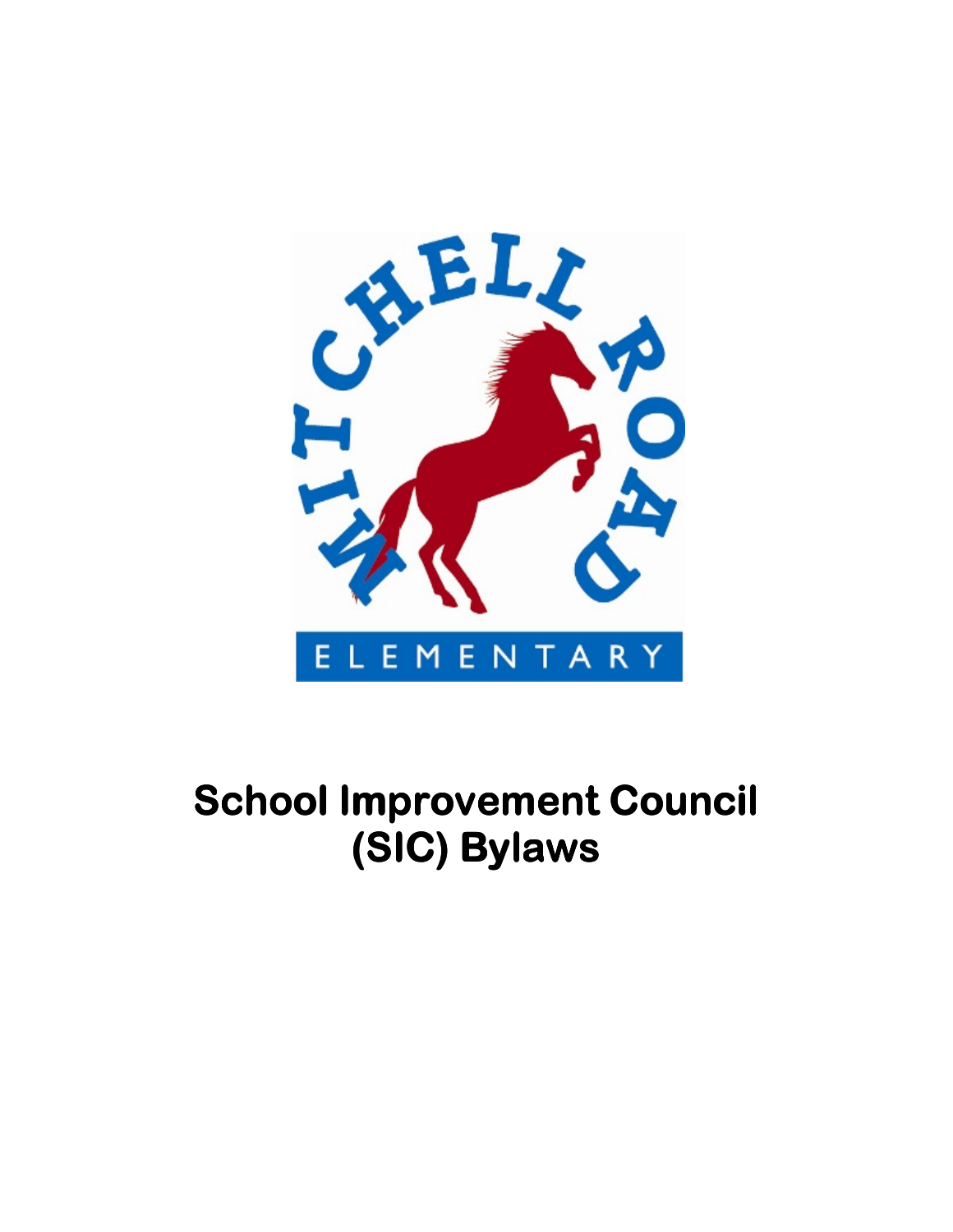## **Article 1: NAME OF ORGANIZATION**

The name of the organization will be the Mitchell Road Elementary School Improvement Council.

## **Article II: PURPOSE**

The purpose of Mitchell Road Elementary School Improvement Council will be to:

- Assist in the development, implementation and evaluation of the five-year school improvement plan (also known as the school renewal plan or strategic plan);
- Assist in the preparation of yearly plan updates;
- Write the school's annual *Report to Parents*, which provides information on the school's progress in meeting school and district goals and objectives, due for distribution by April  $30<sup>th</sup>$  of each year;
- Prepare the annual narrative for the annual SC School Report Card, in conjunction with the principal;
- Provide advice on the use of the school incentive award expenditures (if allocated by the State Legislature and awarded to the school);
- Participate in the revision of the school improvement plan if the school is rated as "At Risk" on the SC School Report Card;
- Serve as a liaison between the school, school organizations, the community, and the local school board by collecting and disseminating pertinent information; and
- Provide other assistance that the principal may request as well as carrying out any other duties prescribed by the local school board.

The council will not have any of the powers and duties reserved by law or regulation to the local school board.

## **Article III: Representation and Membership**

- **(1)** Four parents will be elected by the parents, with two representatives having a child in grades 4K-2 and two representatives having a child in grades 3-5. Numbers may be increased to maintain the two-thirds ratio as stated in the bylaws.
- **(2)** Three teachers will be elected by the teachers (2 of the 3 will include Faculty Leadership Co Chairs)
- **(3)** Three representatives from the greater school community will be appointed by the principal.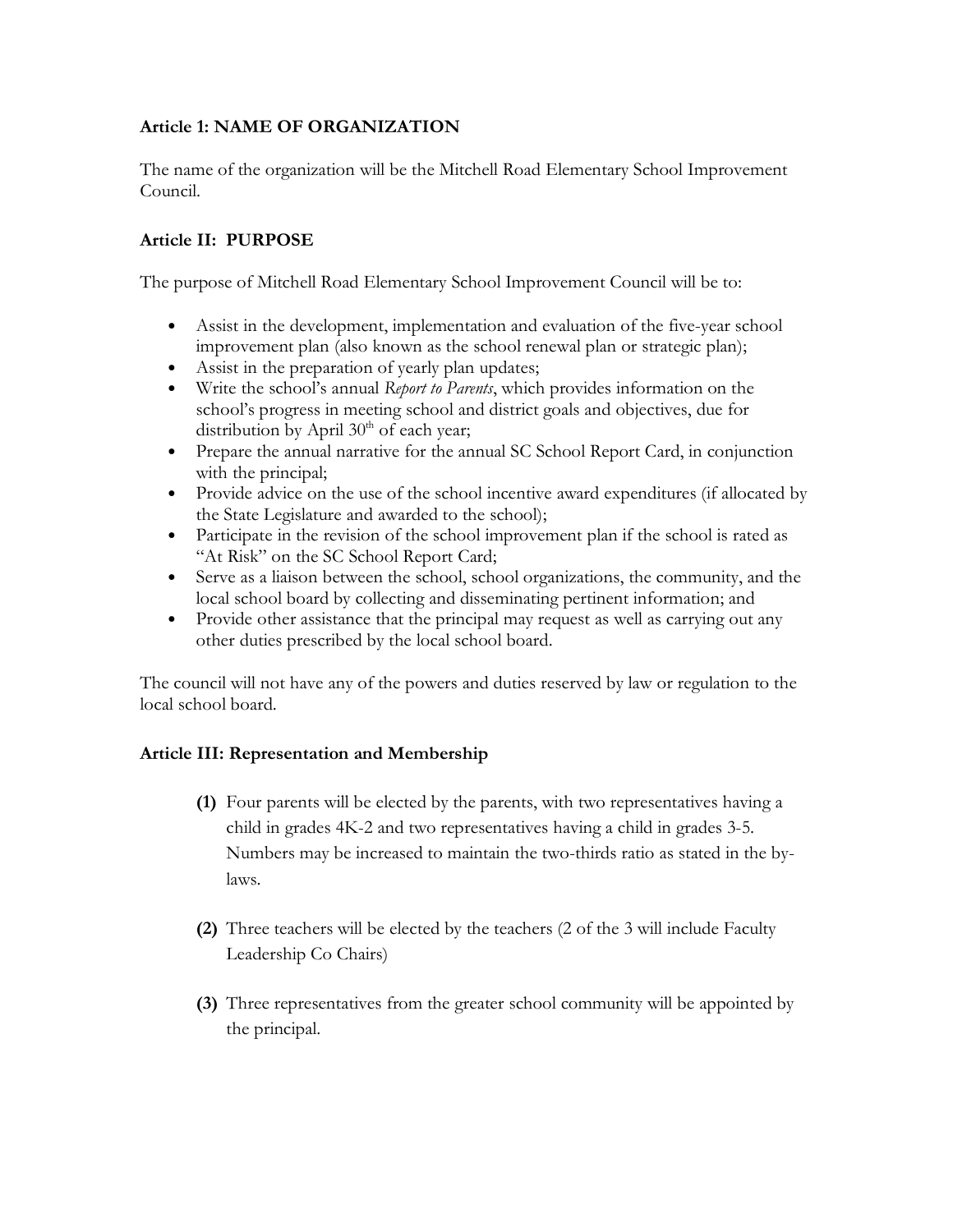- **(4)** A ratio of two-thirds elected members to one-third appointed members will be maintained (i.e. twice as many elected members as appointed members) mandated by state law, excluding ex-officio membership.
- **(5)** The principal will serve as an ex-officio member of the council. Up to four additional ex-officio members will serve on the council including but not limited to, the following positions: the president of the PTA, the immediate chairperson of the School Improvement Council, the school's current Teacher of the Year, and a local business partner. If the leadership of any of the named organizations or positions is unable to serve, an appropriate representative will be named by the organization sending the representative.
- **(6)** All members will have one vote. Absentee ballots or proxy voting will not be permitted.

## **Article IV: Election and Appointment Procedures**

Elections will be held by October 15 of each year and council members will assume their responsibilities immediately. The principal will make appointments to the council in consultation with the elected members within 14 days and/or as needed to maintain a balance of elected to appointed members.

Information about the upcoming election of parent representatives will be printed in the school newsletter, posted to the school's website and/or shared by other means of communication as needed. Nominees will be asked to attend a PTA meeting where to be introduced to the school community.

A ballot will be made available to all parents/guardians of every student in the event multiple nominations are received. Ballots will be returned to the school within seven days. The ballots will be counted by members of the council and be retained for one year by the council secretary.

One of the three teacher representatives to the council will be elected by the faculty during a regularly scheduled faculty meeting.

The names and addresses of all council members will be forwarded to the school districts SIC contact within 30 days following the elections and membership data will be entered by the school into the SC-SIC Member Network online data base by November 15<sup>th</sup> of each year as required by state law.

The names of all council members will be published for the entire school community.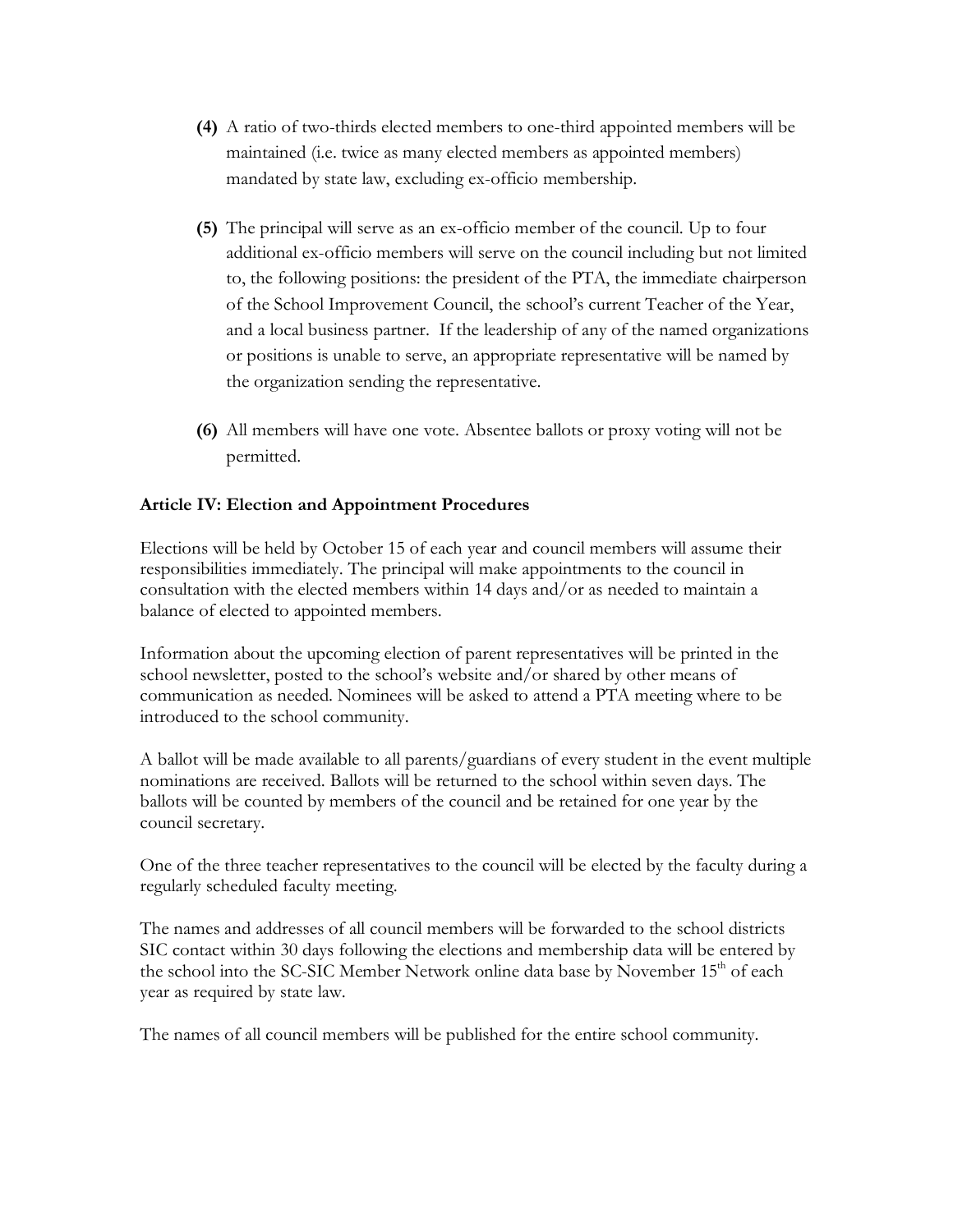## **Article V: Tenure**

All elected and appointed members of the council will serve two year terms. The terms are to be staggered and in compliance with the state law. Ex-officio members will serve by virtue of the office they hold as set forth in Article 3, Section 5, of these by-laws, and will serve on the council for as long as they hold that office.

No limit will be set on the number of terms a member may serve.

The council may establish committees made up of teachers, parents, business leaders, and other citizens to study specific issues and make recommendations to the council. These committees will not be permanent and will have no responsibilities beyond those outlined by the council when established.

Elected membership on the council will terminate when members:

- No longer have a student enrolled in the school.
- No longer hold a teaching position at the school.
- Have missed three consecutive scheduled meetings without proper notice to the chairperson.
- Submit a letter of resignation to the chairperson.
- Is elected to the district school board.

In the event of any of the above situations, the chairperson will appoint, in the case of an elected member, the person with the next highest number of votes in the most recent election. In the case of an appointed member, the principal will select a replacement. The replacement will not serve a full term, but finish the term of the person replaced.

#### **Article VI: Officers**

The officers of Mitchell Road Elementary School Improvement Council will consist of a chairperson, vice chairperson (optional), and secretary. The officers will be elected annually by the full council membership in the first council meeting of each academic year. At no time will these positions be held exclusively by all parents or all teachers. Ex-officio members are not eligible to be an officer of the council.

#### **Article VII: Duties of Officers**

The chairperson will preside at all meetings and have general supervision of the activities of the council. The chairperson will work with the principal in planning and directing the activities of the council including monitoring committee progress.

The chairperson, in consultation with the principal, will prepare an agenda for all council meetings and ensure that the will be sent out to all council members at least one week prior to the meeting. The chairperson retains the right to modify the agenda if it is determined to be in the best interest of the council and direct to the pace of the meeting as best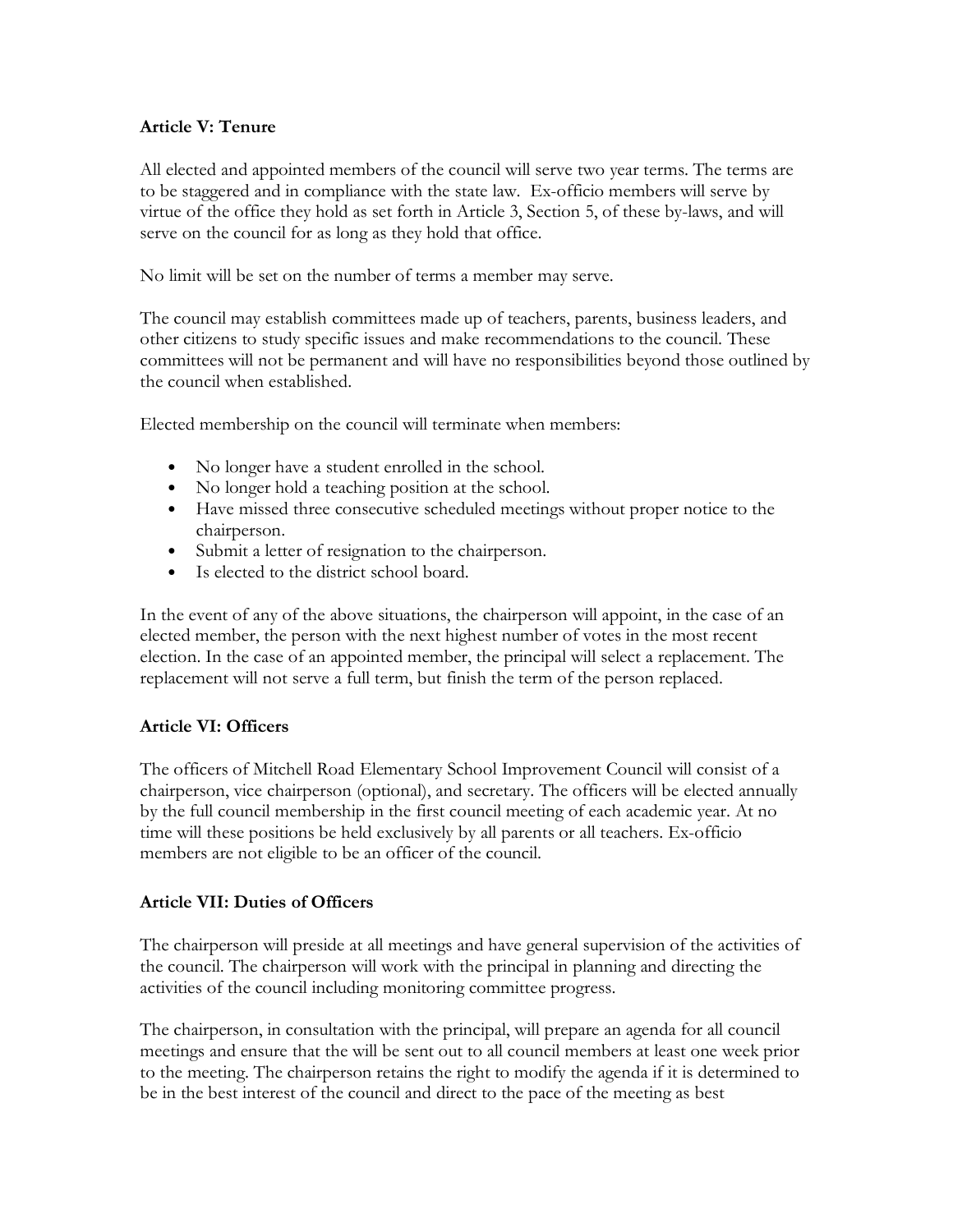accomplishes the agenda. The chairperson will appoint temporary or standing committees as needed and serve as an ex-officio member of all committees.

The vice chairperson will exercise all functions in the absence of the chairperson and assist the chairperson as needed.

The secretary is responsible for:

- Keeping a full and accurate account of the proceedings and transactions of all council meetings (minutes) and ensuring that each council member receives this information in a timely fashion following each meeting;
- Preparing any official correspondence that the chairperson may request;
- Assisting in maintaining a council file in the school's administrative offices containing copies of all minutes, council correspondence, the annual school improvement report, the Report to the Parents, and the current council by-laws;
- Maintaining a listing of council membership with current telephone numbers, addresses and (if available) e-mail addresses.

# **Article VIII: Meetings**

The meeting calendar for the academic year will be determined annually at the initial meeting by the newly elected council. Special meetings may be called by the chairperson or the principal as long as all council members are notified of the meeting at least 24 hours in advance. Committee meeting will be called as needed with at least one week's notice.

The first council meeting of the academic year will be held no later than September  $30<sup>th</sup>$ .

All council meetings are open to the public and anyone showing interest in the council and its activities will be encouraged to attend. Persons interested in presenting at a council meeting may request to be put on the agenda no later than seven days before the meeting date. The chairperson will time the agenda to ensure that council business is properly conducted and that person scheduled to speak will have the opportunity to do so. The chairperson has the option to schedule a segment of the agenda for open comments form the public as needed and as time permits.

At meetings, the principal or designee will be scheduled on the agenda to share information on school activities, successes and concerns. Committees will provide reports as scheduled.

## **Article IX: VOTING**

Whenever possible, council decision should be made by consensus. If voting becomes necessary, a simple majority will be sufficient for a vote on any issue. A simple majority of the council membership will constitute a quorum if at least one parent and one teacher representative are present.